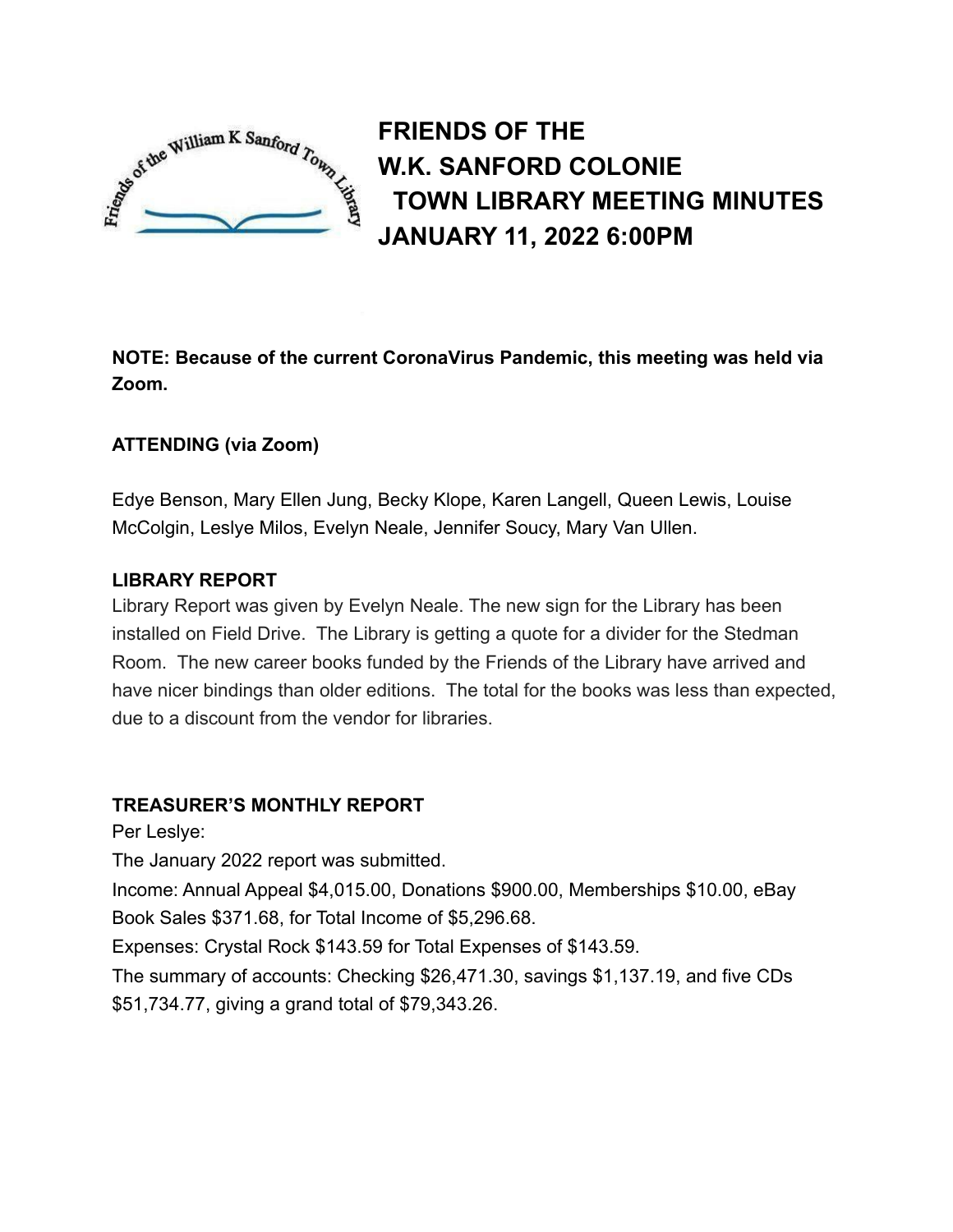Becky noted that the eBay sales come from her work posting certain donated materials on eBay .

# **REQUESTS AND EXPENDITURES**

No requests were received this month.

## **WEBSITE, FACEBOOK, PUBLICITY AND LIBRARY E-NEWSLETTER**

The Library launched a new website. The URL for the Friends page has changed.

Edye noted that the link to volunteer for the Friends is presently difficult to locate and proposed that we add a link to the volunteer sign-up on the Friends' page. It could also be added to the Library calendar. There was strong support for adding the link in both places.

## **END OF THE YEAR APPEAL**

While the End of Year Appeal raised less revenue than last year, it was still strong, bringing in \$8,124.76. Becky will divide up the thank you letter list among the people who volunteered to do them. Letters will go out in January.

#### **MEMBERSHIP RENEWALS**

The membership renewal letters will go out in February.

### **SPRING BOOK SALE**

The possibility of having a spring book sale was discussed. It was decided that it makes more sense to focus on the Book Nook preparations and opening.

### **LOVE YOUR LIBRARY**

The Friends will hold a "Love Your Library" fundraiser during February. Friends will be selling hearts at a table in the Library, with a dollar donation for a small heart and a five dollar donation for a large heart. Patrons will have an opportunity to provide their reasons why the Library matters to them. This information is valuable to the Library in communicating with legislators and funding entities and it will be summarized for the community. In person sales will be cash only. Virtual donations will also be available via a link on the website. The table will be staffed by Friends during high traffic hours,